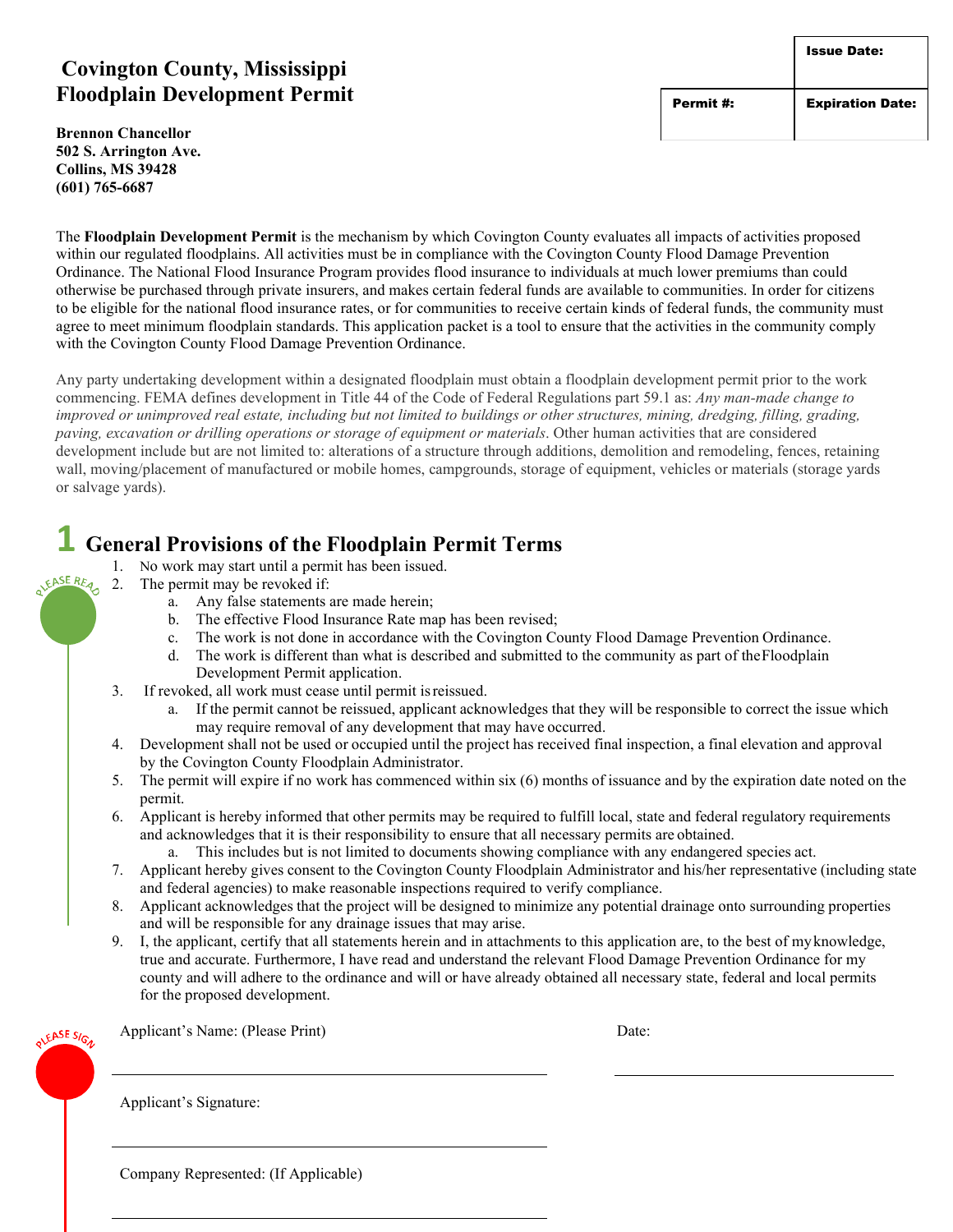# **2 Owner/Applicant Information Contractor/Developer Information**

| <b>Owner/Applicant:</b>                       |        |                  | <b>Contractor/Developer:</b>        |  |
|-----------------------------------------------|--------|------------------|-------------------------------------|--|
| Address:                                      |        |                  | <b>Address:</b>                     |  |
| City:                                         | State: | <b>Zip Code:</b> | City:                               |  |
| Telephone #                                   |        |                  | Telephone #:                        |  |
| <b>Email:</b>                                 |        |                  | Email:                              |  |
| <b>Emergency Contact Name: (If different)</b> |        |                  | <b>Contact Name: (If different)</b> |  |
| <b>Emergency Contact Telephone #:</b>         |        |                  | <b>Contact Telephone #:</b>         |  |

| Owner/Applicant:<br>Address:                  |        | <b>Contractor/Developer:</b>        |               |        |                  |
|-----------------------------------------------|--------|-------------------------------------|---------------|--------|------------------|
|                                               |        | <b>Address:</b>                     |               |        |                  |
| City:                                         | State: | <b>Zip Code:</b>                    | City:         | State: | <b>Zip Code:</b> |
| Telephone #                                   |        |                                     | Telephone #:  |        |                  |
| Email:                                        |        |                                     | <b>Email:</b> |        |                  |
| <b>Emergency Contact Name: (If different)</b> |        | <b>Contact Name: (If different)</b> |               |        |                  |
| <b>Emergency Contact Telephone #:</b>         |        | <b>Contact Telephone #:</b>         |               |        |                  |

# **3 Project Overview**

#### Project Address:

DEASE FILL OUT

Legal Description of Property:

| <b>Estimated Cost of Project:</b>                             |                                       | <b>Size of Development:</b>            |
|---------------------------------------------------------------|---------------------------------------|----------------------------------------|
| If work is on, within, or connected to an existing structure: |                                       |                                        |
| <b>Valuation of Existing Structure:</b>                       | <b>Source of</b><br><b>Valuation:</b> | When was the Existing Structure Built: |

**\***If the value of an addition, remodel or alteration to a structure equals or exceeds 50% of the value of the structure before the addition, remodel or alteration, the entire structure must be treated as a substantially improved structure and is required to comply with the relevant Flood Damage Prevention Ordinance. A relocated structure, including mobile homes, manufactured homes or cabins, must be treated as a new construction.

## **Description of Work:** (Check all applicable boxes)

| <b>Structural Development</b> | <b>Other Improvements</b>         |                    | <b>Type</b>      |
|-------------------------------|-----------------------------------|--------------------|------------------|
| $\Box$ New Construction       | $\Box$ Drainage Improvements      | $\Box$ Fill        | $\Box$ Temporary |
| $\Box$ Addition               | $\Box$ Bank Stabilization         | $\Box$ Bridge      | $\Box$ Permanent |
| $\Box$ Alteration             | $\Box$ Water Course Alteration    | $\Box$ Culvert     |                  |
| $\Box$ Relocation             | $\Box$ Clearing                   | $\Box$ Road/Street |                  |
| $\Box$ Demolition             | $\Box$ Drilling                   | $\Box$ Subdivision |                  |
| $\Box$ Residential Building   | $\Box$ Floodproofing              | $\Box$ Grading     |                  |
| $\Box$ Non-Residential        | $\Box$ Excavation (Other than for | $\Box$ Other       |                  |
| $\Box$ Manufactured/Mobile    | new construction)                 |                    |                  |
| Home                          |                                   |                    |                  |

**After completing the above sections, Applicant should submit the form to the Covington County Floodplain Administrator for review.**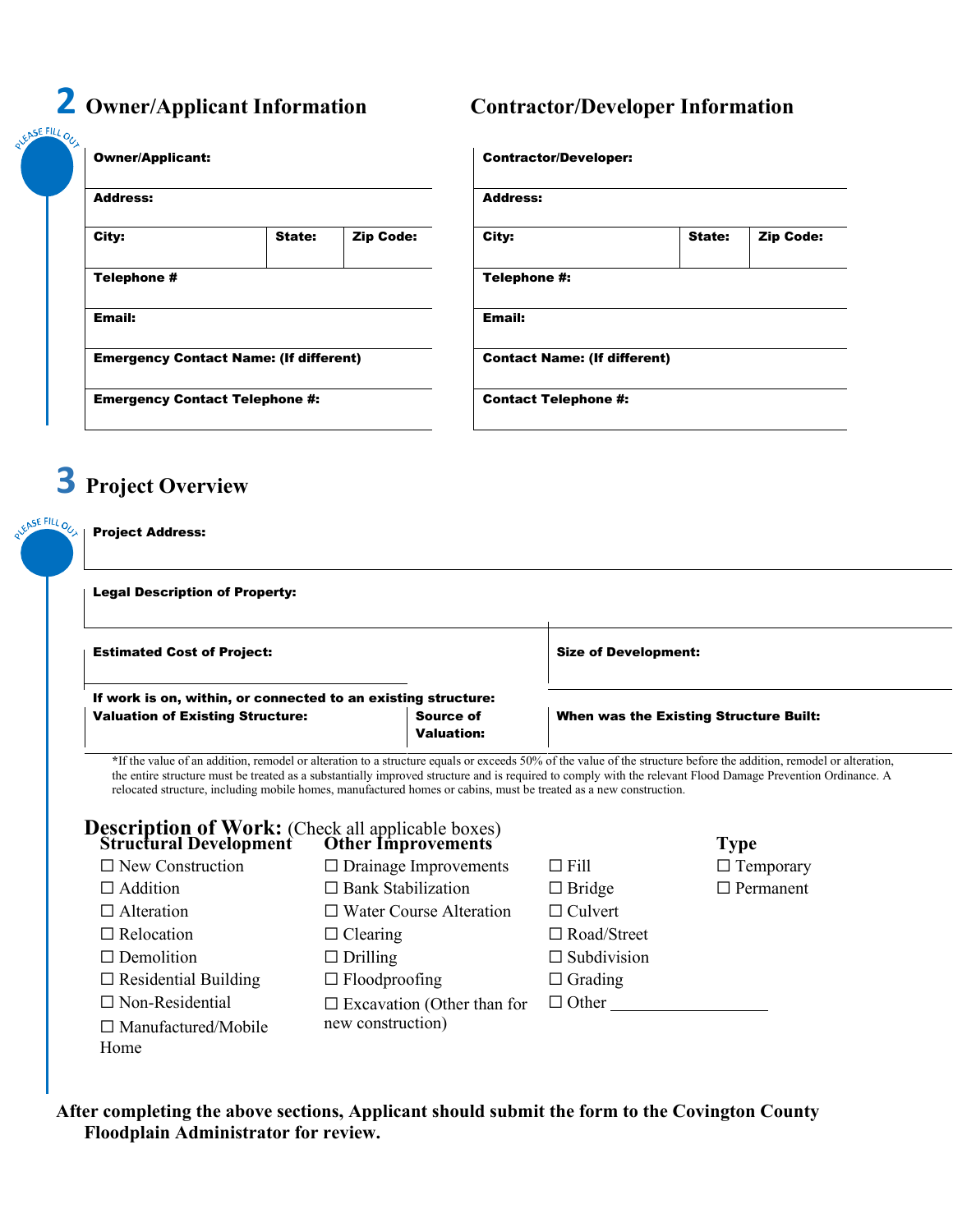# **4 Flood Hazard Data** (To be completed by the Floodplain Administrator)

The proposed development is located on FIRM Panel No. 5. (2014), Dated:

 $\Box$  Is **NOT** located in a Special Flood Hazard Area (Notify the applicant that the application review is complete.)

 $\Box$  Property is partially located in the Special Flood Hazard Area, but the building/development is not.

 $\Box$  Is located in a Special Flood Hazard Area and the FIRM zone designation is 100 Year Base Flood Elevation is: MSL (NAVD) ☐ Unavailable

 $\Box$  Is located in the floodway.

#### **Development Standards Data**

Required lowest floor elevation MSL (NAVD)

Actual (as built) lowest floor elevation MSL (NAVD) (Attach survey certification as required)

# **5 Additional Information Required** (To be completed by the Floodplain Administrator). The applicant must submit the documents checked below before the application can be processed further.

 $\Box$  A site plan showing the location of all existing structures, water bodies, adjacent roads, lot dimensions and proposed development.

 $\Box$  Elevation Certificate issued by a certified Engineer or Surveyor with Section C completed.

 $\Box$  Development plans, drawn to scale and specifications, including where applicable details for anchoring structures, proposed elevation of lowest floor (including basement), types of water-resistant materials used below the first floor, details of floodproofing of utilities located below the first floor and details of enclosures below the first floor.

 $\Box$  Subdivision or other development plans.

 $\Box$  Plans showing the extent of watercourse relocation and/or landform alterations.

| $\Box$ Change in water elevation (in feet)                          |  |
|---------------------------------------------------------------------|--|
| Meets ordinance limits on elevation increases? $\Box$ Yes $\Box$ No |  |

 $\Box$  Top of new compacted fill elevation feet NAVD (MSL).

☐ Floodproofing protection level (non-residential only) feet NAVD (MSL). For floodproofed structures, applicant must attach certification from a registered engineer or architect.

 $\Box$  Other documents deemed necessary by the Floodplain Administrator.